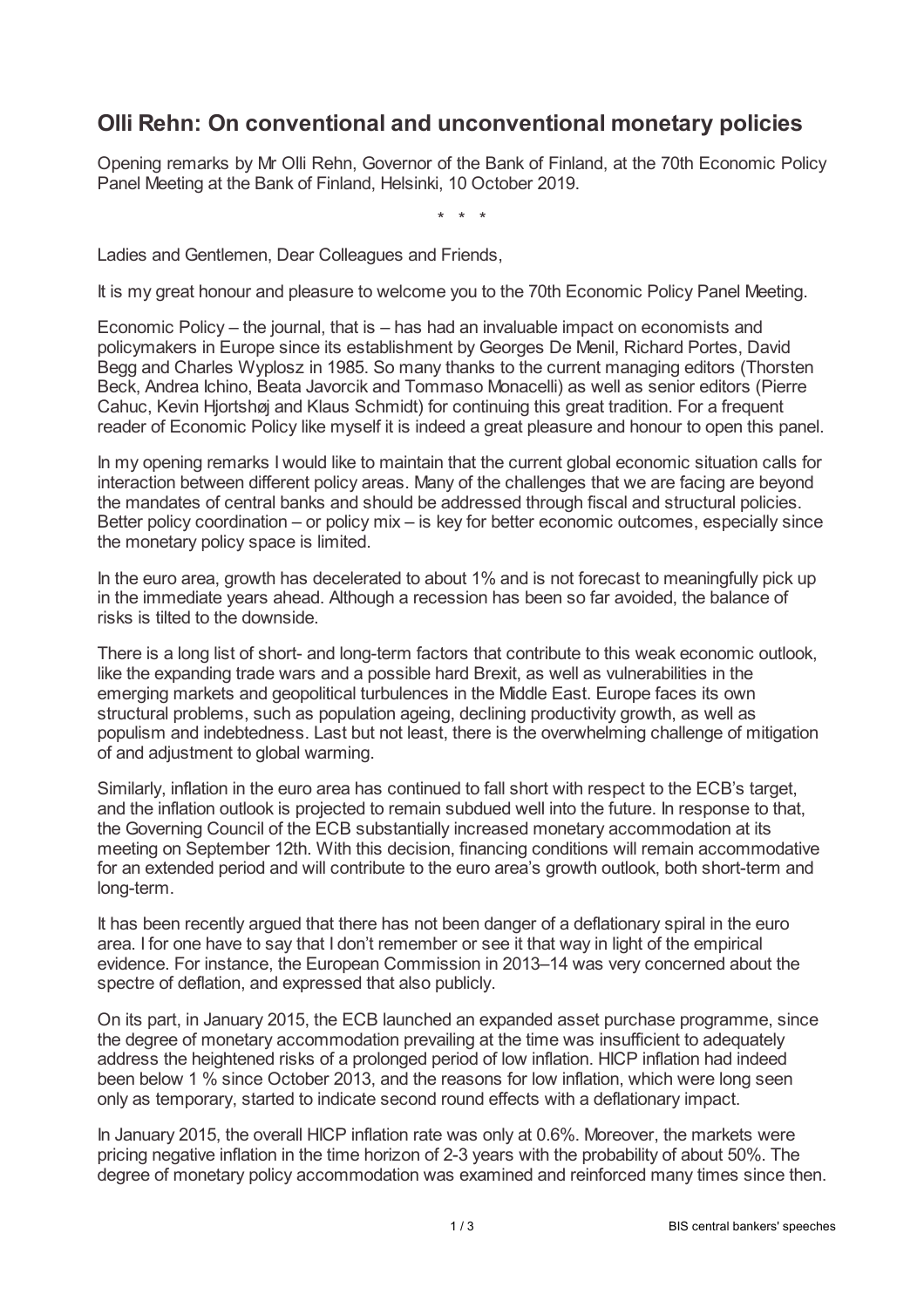Only in June 2018 was the Governing Council able to conclude that progress towards a sustained adjustment in inflation had been substantial.

The threat of a deflationary spiral was subsequently avoided. A key lesson of monetary policy of the last 10 years is that timely action is essential to avoid the zero lower bound and an extended period of too low inflation. We don't want to be in the midst of a deflationary spiral until we take action. This is also one of the key lessons of the Japanese experience.

Fast-forward to early 2019. Due to the rapidly worsening outlook, the normalisation of monetary policy that started in June 2018 had to be put on hold. The decisions to restart the easing phase in March this year and to resume the net asset purchases in September were timely and taken in response to the continued shortfall of inflation with respect to our aim.

## Ladies and Gentlemen,

While I have focused on monetary policy, many factors that weaken the economic outlook originate beyond its realm. Yet the connection between seemingly non-monetary challenges and risk factors on the one hand, and monetary policy on the other, is actually much stronger than initially appears. This is because many of these challenges, if more permanent, have the potential of affecting the natural level of real interest rates. A good example is the ageing of the societies with persistently declining shares of youngest cohorts. Moreover, there are frictions in education and labour mobility that can further diminish the productivity potential of younger generations. All these factors lower aggregate investment and demand for capital. If they don't reduce aggregate income and savings at the same time, they can ultimately lower the natural rate of interest.

Why do these mechanisms matter for monetary policy? Because the lower the natural interestrate level is, the higher is the probability that nominal interest rates are near the effective lower bound – "hitting the floor", if you like. A prolonged period of zero interest rates combined with low inflation could in turn trap the economy in a profoundly harmful equilibrium, which would undermine the effectiveness of monetary policy, constrain economic growth below its potential and hinder efforts to boost employment.

Let me be clear. We all, I assume, would like to get rid of negative interest rates. However, as long as the synchronized slowdown continues, there is no economically meaningful alternative to unconventional monetary policies – and it is better to be safe than sorry before shifting the policy gear back to normalization. At the same time, all countries and jurisdictions would do well by applying effective macroprudential policies to counter any negative side effects of accommodative monetary policy.

Furthermore, there are also new uncertainties and possibly fundamental changes in the functioning of the economy. Low interest rates, low inflation and persistently low growth put our economic theories and past empirical relationships into a real test.

Facing these challenges, many central banks, including the Federal Reserve and the Bank of Canada, are currently reviewing their monetary policy strategies. The Bank of Finland has been making the case for a strategy review for the ECB. Central banks in the European System of Central Banks have also invested in active research departments to analyse the implications of the new economic environment and new policy instruments, both for the conduct of monetary policy and its modelling.

A strategy review referred to by Christine Lagarde would provide us with an opportunity to conduct a thorough scientific assessment of our monetary policy framework and evaluate its effectiveness in light of the new economic landscape and new monetary policy instruments.

Fiscal policies remain more fragmented, uncoordinated and reacting at a much slower pace.